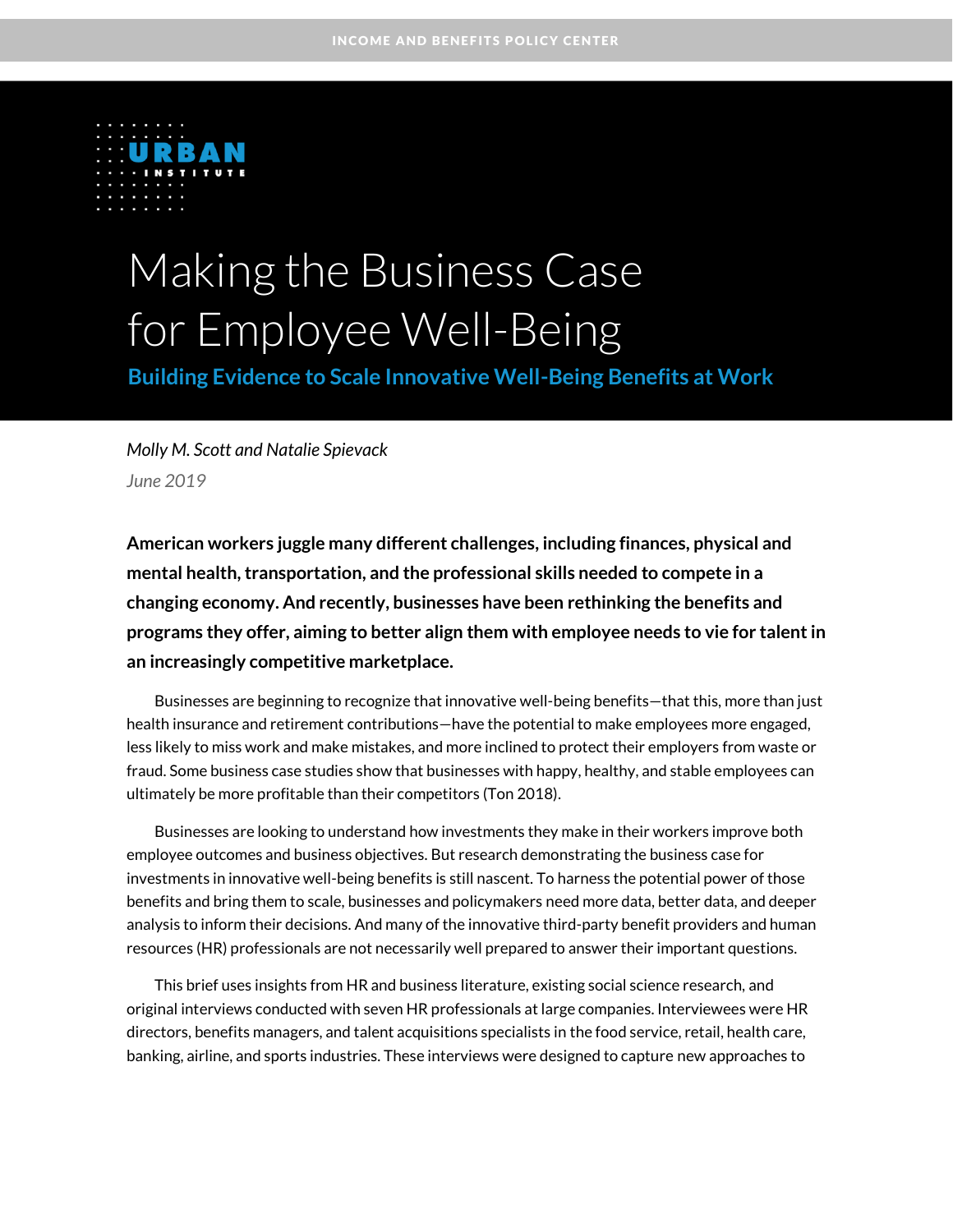building and strengthening the evidence for innovative benefits, both within particular businesses and in general, that enhance employee well-being.

We begin by describing the business pain points employers are seeking to address. We next discuss the emerging landscape of innovative well-being benefits, the changing mindsets that accompany them, and the opportunities they present. We outline the four key employer questions about the value of innovative well-being benefits, and the ways that businesses typically answer them. We then illustrate how benefit providers in partnership with businesses could build a stronger business case and evidence base. Finally, we close with a vision for how to support knowledge-building about the value of these kinds of benefits in the public domain.

## What Pain Points Are Businesses Trying to Address?

Employers always want to stay ahead of their competitors and acquire the best talent. And the hiring process costs money: the longer it takes, the more it costs. HR departments have long seen benefits and benefits packages as a way to address this business challenge, or (to borrow an HR term), this "pain point." If offering an innovative benefit helps them get more applications and shorten their time to hire, the business can save a lot of money.

When employees are not thriving, the business has difficulty retaining them. And it affects the way employees show up at work. As one of the interviewees stated, "People need to be physically and emotionally strong and healthy so they can focus on their jobs." Nonetheless, the interviews revealed that different businesses think about their staffing pain points in very different ways (table 1). As one interviewee explained, "Diagnosing the problem you're trying to solve and how you measure success is different for every employer. You have to pick the metrics that pertain to the problem you're facing."

#### TABLE 1

#### **Business Pain Points with Employees**

| <b>Benefit and claim costs</b>                                                                                                                                                                     | <b>Human resources metrics</b>                                                               | <b>Operations metrics</b>                        |
|----------------------------------------------------------------------------------------------------------------------------------------------------------------------------------------------------|----------------------------------------------------------------------------------------------|--------------------------------------------------|
| Average cost per hire<br>Medical claims<br>■ Worker's compensation claims<br>■ Withdrawals from $401(k)s$<br>$\blacksquare$ Hardship loans<br>■ Wage garnishments<br>■ Cost of mistakes and errors | Average time to hire<br>Retention<br>Engagement, or presenteeism<br>Absenteeism<br>Promotion | Productivity<br>Sales<br>• Customer satisfaction |

Some businesses look to the kinds of metrics that are easily monetized and tracked, such as benefit and claims costs. Employees who are chronically ill and stressed are likely to have more medical claims that can be costly for their companies (NIOSH 1999). <sup>1</sup> Such employees may also be more likely to make mistakes (Arnetz et al. 2017), get injured at work (Gu et al. 2016), and file worker compensation claims (Schwatka et al. 2017; Tao et al. 2016).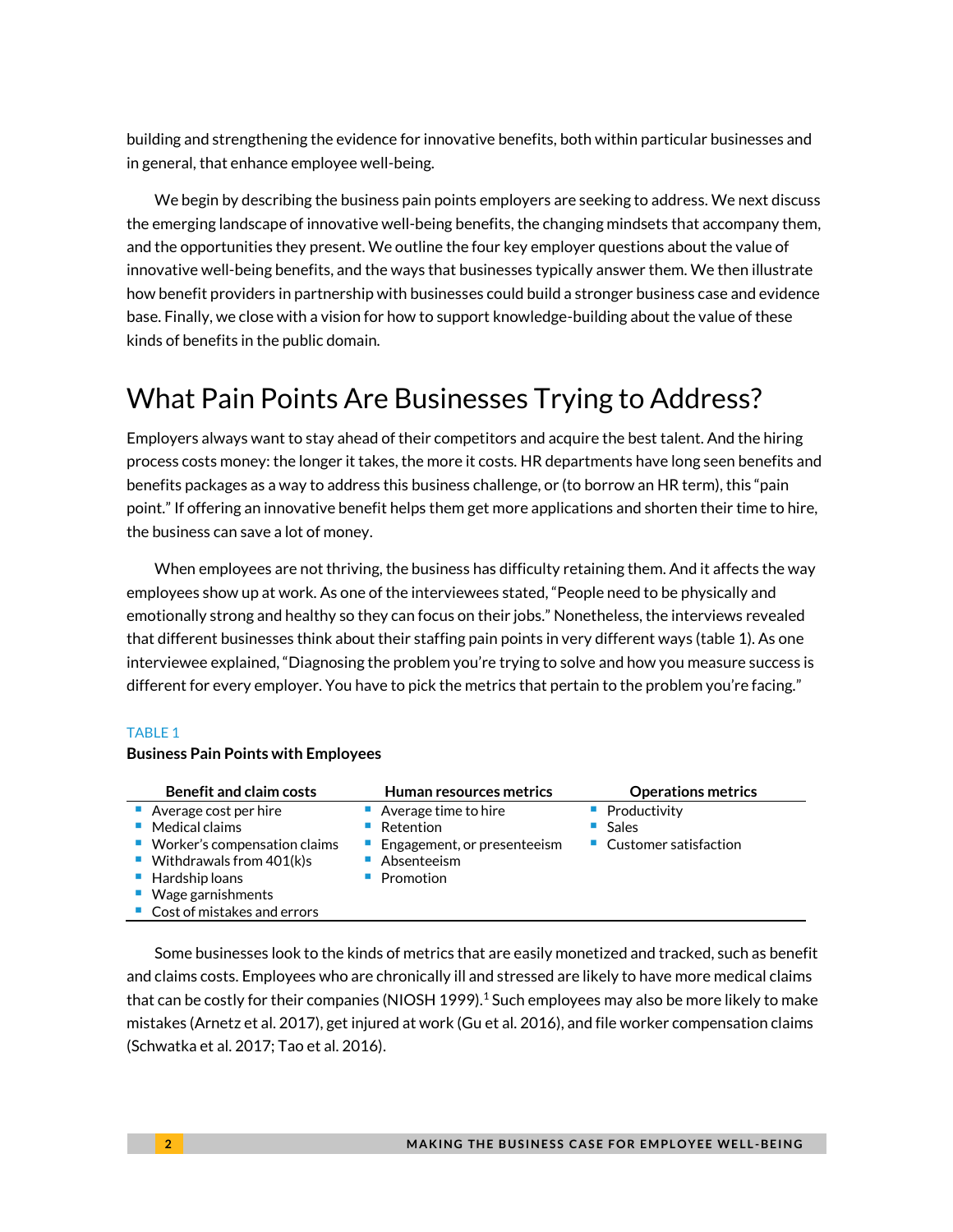*"Diagnosing the problem you're trying to solve and how you measure success is different for every employer. You have to pick the metrics that pertain to the problem you're facing."*

Other businesses articulate their pain points in terms of more traditional HR metrics such as absenteeism, engagement ("presenteeism"), $^2$  and retention. Employees with a lot of instability in their lives and challenges to their wellness have great difficulty consistently showing up to work (Kim, Gaman, and Sorhaindo 2006), engaging with their work (Virgin Pulse 2017), and ultimately holding on to their jobs (Wright and Bonett 2007). All of these externalities cause real problems in businesses' daily functions. In theory, these kinds of soft measures can be monetized, but they are commonly used on their own to describe local talent challenges.

But several HR professionals emphasize the need to relate these talent pain points to operations metrics that most businesses prioritize, such as sales, customer satisfaction, and productivity. Employees who are personally struggling are less likely to be productive and successfully perform on the job. Articulating how pain points can directly affect these business metrics raises the profile of strategies that support employee well-being.

The pain points that businesses prioritize can vary significantly across employers and industries. And optimally, innovations in employee benefits and the development of the business case for their adoption need to be properly aligned to address business' top priorities.

# What Innovative Well-Being Benefits Are Businesses Trying?

As the economy has recovered from the Great Recession and unemployment rates have reached historic lows, employers have competed to attract and retain talent by offering increasingly comprehensive benefits packages to their employees. These packages are beginning to move beyond traditional health insurance and retirement plans by more often including innovative benefits and focusing on other ways of improving employee well-being in multiple domains. Typically, an employer will contract to third-party vendors to provide these services to employees and, increasingly, to their family members (SHRM 2018). These benefits are typically voluntary, meaning employees can opt in to them in addition to more traditional benefits. Sometimes employers shoulder the cost for the benefit; other times they share the cost with the employee or pass it along through payroll deductions.

The evolution of the comprehensive workplace wellness that exists today began in the 1950s with the creation of employee assistance programs. Employee assistance programs were the first structured workplace intervention to address problems in employees' personal lives, and they focused on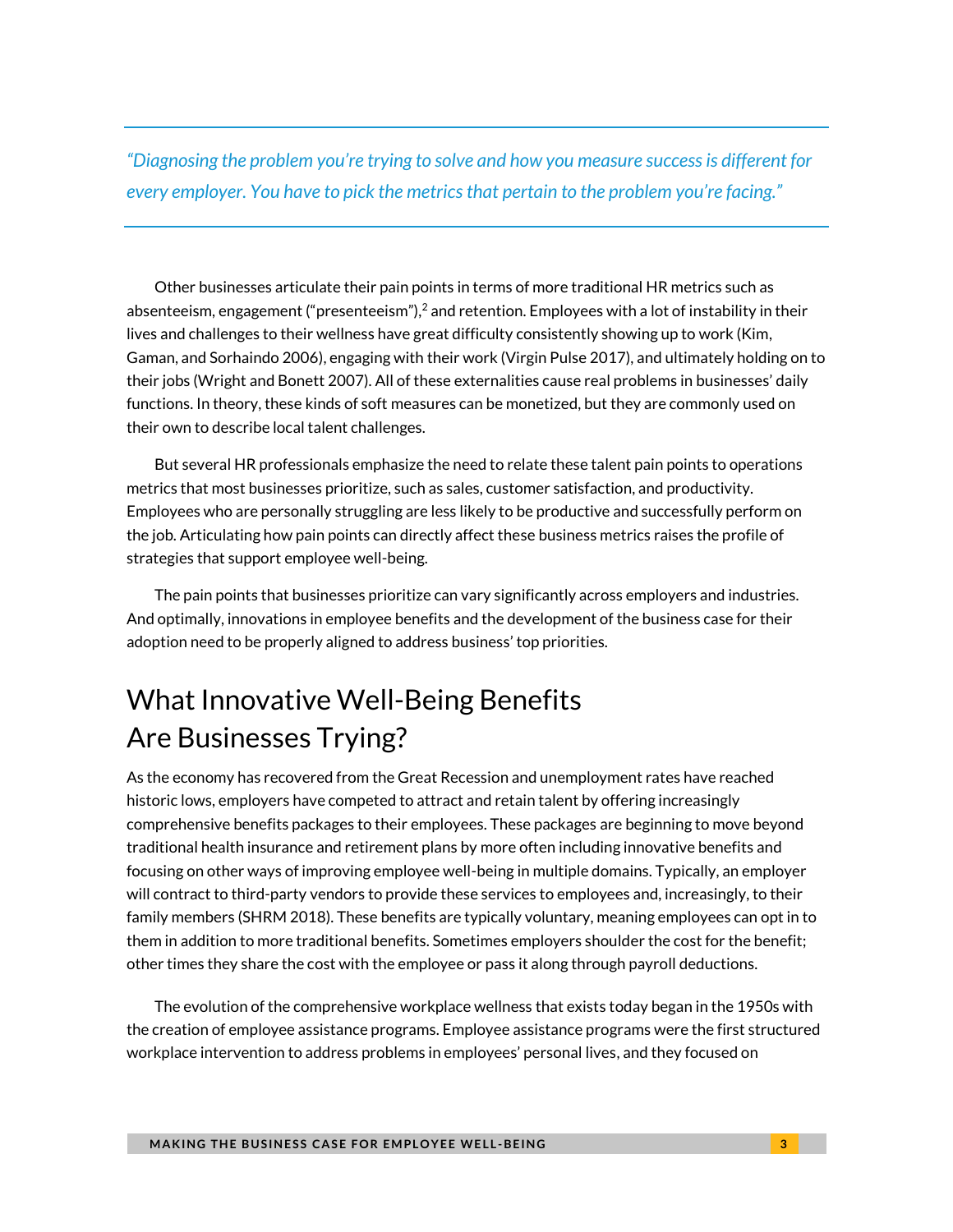alcoholism and mental health issues (and they continue to exist as a service to address mental and emotional health at many organizations today). $^3$ 

Workplace wellness programs emerged in the late 1970s and focused on physical health, targeting employees with the highest health risks. Through a series of government initiatives in the 1990s and 2000s that focused on health promotion at work, workplace wellness programs expanded their concept of well-being to include other dimensions of health and shifted in scope to serve all employees. In the past 20 years, wellness programs have proliferated throughout the business industry and now take a holistic approach to health that includes physical, mental, social, and financial well-being. 4

The most recent revolution in the landscape of employee benefits has occurred in the past few years as industries with many frontline workers have increasingly tailored voluntary well-being benefits to their lower-level employees (these perks have traditionally been designed to attract middle- and upper-level talent). <sup>5</sup> HR professionals seek to use these benefits to strategically align employee wellbeing with the business's broader performance goals. This shift has been driven by several factors.

First, nearly all HR professionals we interviewed explained that a tighter labor market has created a particularly acute talent shortage for organizations driven by frontline workers, and this shortage has forced employers to distinguish themselves from their competitors. To appeal to frontline workers, employers have designed benefits related to financial wellness, educational assistance, and child care that confront the unique economic barriers younger employees face. Second, as technological innovations such as automation and artificial intelligence change the way companies do business, employers have introduced new benefits to attract and retain talent and to develop workers' skills to ensure their businesses will be agile and competitive in the future. Third, HR professionals have taken note of a growing body of research that has made connections between employee well-being and important business metrics such as retention and engagement (Gilsdorf and Hanleybrown 2017). Turnover costs businesses about one-fifth of a worker's salary (Boushey and Glynn 2012), and active disengagement at work costs the United States \$450 to \$550 billion annually (Gallup 2017). These huge monetary costs of poor employee well-being have narrowed the focus on how employee benefits can operate dually as driver of employee well-being and as a business-enhancing mechanism.

### **New Trends in Well-Being Benefits**

Most large employers, and some midsize and small businesses, offer their employees a variety of voluntary well-being benefits that fall under the umbrella of well-being, a broad category that can include physical, mental, and financial wellness as well as skill development. This section will highlight three benefits that exemplify the types of innovative programs being offered, how they are administered, and the issues they seek to address.

#### **FINANCIAL WELLNESS**

Perhaps the most rapidly expanding voluntary benefit is financial wellness programs, which have grown in popularity as employers recognize the substantial toll financial stress can take on job performance. Employees cite financial wellness benefits as the most desired employer benefit that they do not already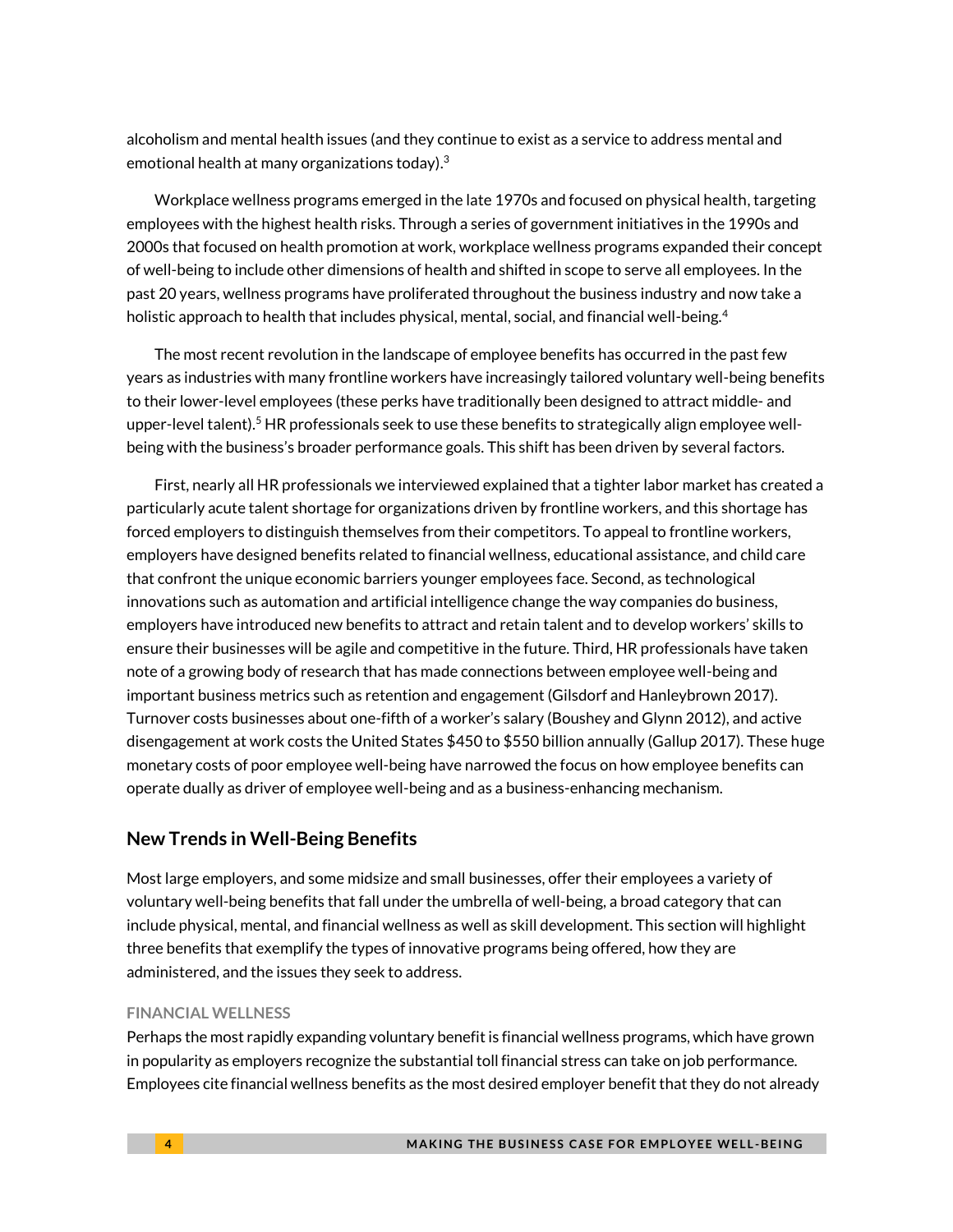have (PwC 2018). In a survey of 777 firms with at least 100 employees, 83 percent of employers with 100 employees or more offered financial wellness programs in 2018, up from just 20 percent in 2015 (Prudential Financial 2018). These programs help employees manage their day-to-day finances and achieve long-term financial goals. Programs range from online financial tools to comprehensive one-onone financial counseling, and span across topic areas such as budgeting, building credit, reducing debt, managing assets, and saving for retirement. Some businesses, such as Walmart, have financial wellness programs that also include on-demand access to earned wages to help solve cash flow problems, particularly for low-wage workers.<sup>6</sup> Instead of having to wait to receive a paycheck every two weeks, for example, employees can request that payments are pushed to their bank accounts in real time.<sup>7</sup>

#### **EDUCATIONAL BENEFITS**

Innovation around educational assistance programs is growing as employers respond to industry competition and demand a more skilled workforce. These programs incentivize employees to return to school by paying for some or all of their educational expenses. Although about half of employers currently offer their employees tuition reimbursement for undergraduate and graduate education, frontline workers, who are less likely than other workers to hold advanced degrees, are increasingly being targeted by these programs (SHRM 2018). The structure of reimbursement has also been less advantageous for entry-level workers because of the need to front expenses that may not fit in their budget.

In recent years, corporate retail and food service giants have implemented tuition assistance programs that help their employees obtain GEDs, complete undergraduate degrees, and improve their English language skills.<sup>8</sup> Under this model, employers pay educational expenses up front or reimburse the student later. Employers offering tuition assistance include major corporations such as McDonald's and Amazon. Recognizing the strain of student debt, large companies such as Fidelity, Aetna, and PricewatershouseCoopers have also instituted student loan repayment programs that pay off a portion of their employees' loan debt. $^9$ 

#### **ON-SITE RESOURCE NAVIGATORS**

A third type of emerging benefit is offering employees access to on-site resource navigators, who connect employees with company benefits and community resources relevant to their individual needs. To offer this benefit, employers typically pay a local nonprofit an annual fee to provide a navigator who comes on site regularly and is available by email and phone. Navigators help employees address a wide range of issues, including child care, transportation, and housing. As experts on services available in the area, they can also connect employees to medical, legal, and financial resources. Although this benefit has not yet proliferated, providers such as the Source, WorkLife Partnership, Working Bridges, and WorkLab Innovations have demonstrated promising impacts on businesses' retention and return on investment, or ROI (Gilsdorf and Hanleybrown 2017).

# What Do Businesses Need to Know?

To make optimal decisions on which well-being benefits to offer and how to pay for them, HR professionals need to understand the business case and be able to communicate it clearly to a variety of

**MAKING THE BUSINESS CASE FOR EMPLOYEE WELL-BEING AND RESOLUTION CONTAINING A SET ON A GET AND RESOLUTION CONTAINING A SET ON A SET ON A GET AND RESOLUTION CONTAINING A SET ON A GET AND RESOLUTION CONTAINING A SET ON A GET**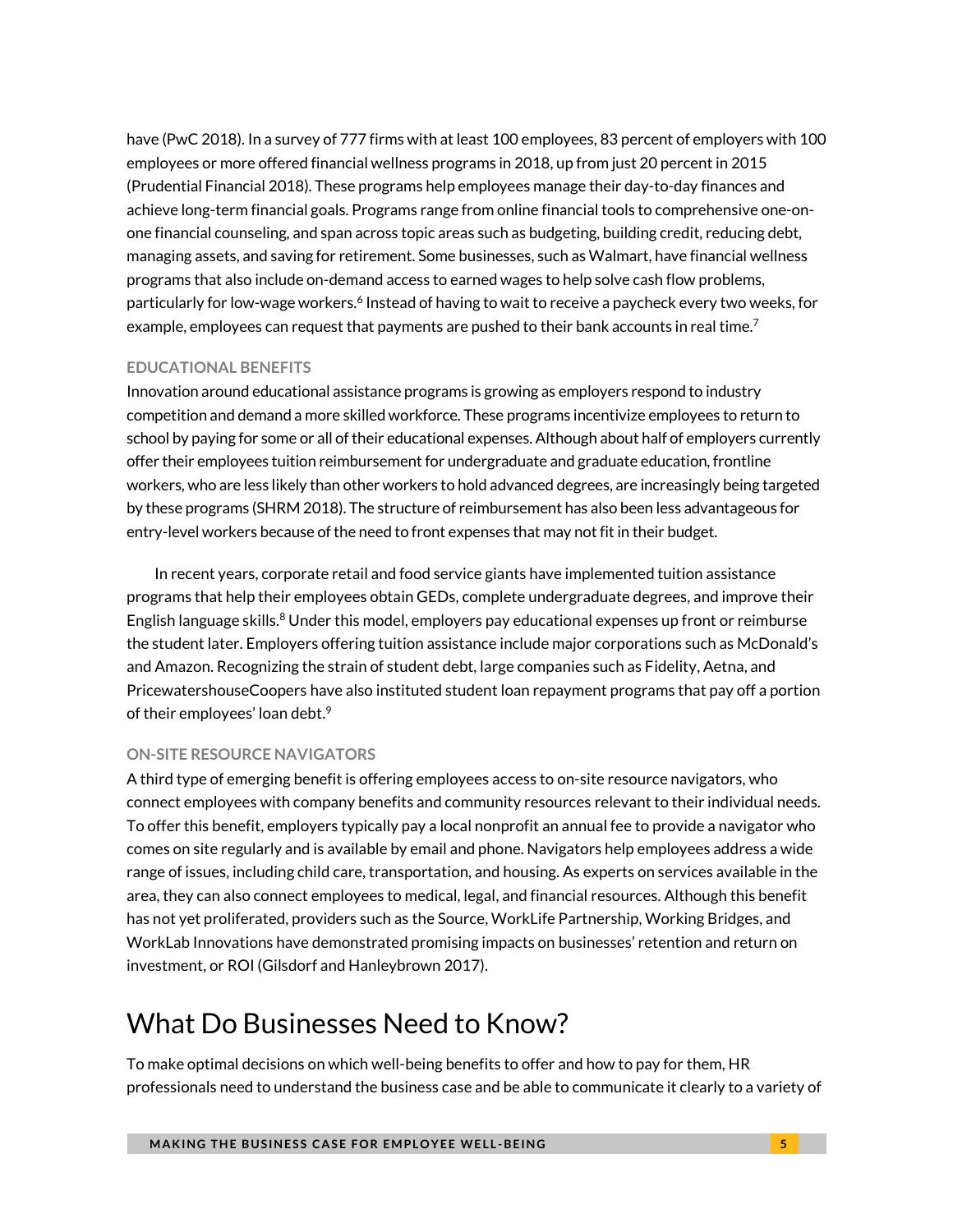different stakeholders, such as their boards, their chief executive officer, frontline staff, and potential job candidates.

Under ideal circumstances, businesses would construct a multifaceted business case by gathering data and evidence to answer four key questions that get at the value of these kinds of investments (figure 1).

#### FIGURE 1



### **Key Questions for Building the Business Case**

The first question is: what do my employees need? Businesses with a strong talent-oriented culture will start here and observe what kinds of supports their employees need to be whole persons who are able to show up to their jobs ready to contribute.<sup>10</sup> Human resources professionals often need to answer this question to propose and justify certain benefits to the C-suite or their boards.

The second question asks: how does the benefit address my business's pain points? The benefit might help the business become an employer of choice in the competition for talent, or it might address the pain points from table 1 that are most salient for the particular business. The answer to this question is needed to justify initial or continuing investment in a particular benefit.

Next, a business should ask: how will my employees benefit? From a business perspective, employees themselves are the audience for this information. Lessons learned in this domain can inform the communication strategy and marketing of well-being benefits—that also address business pain points—to employees.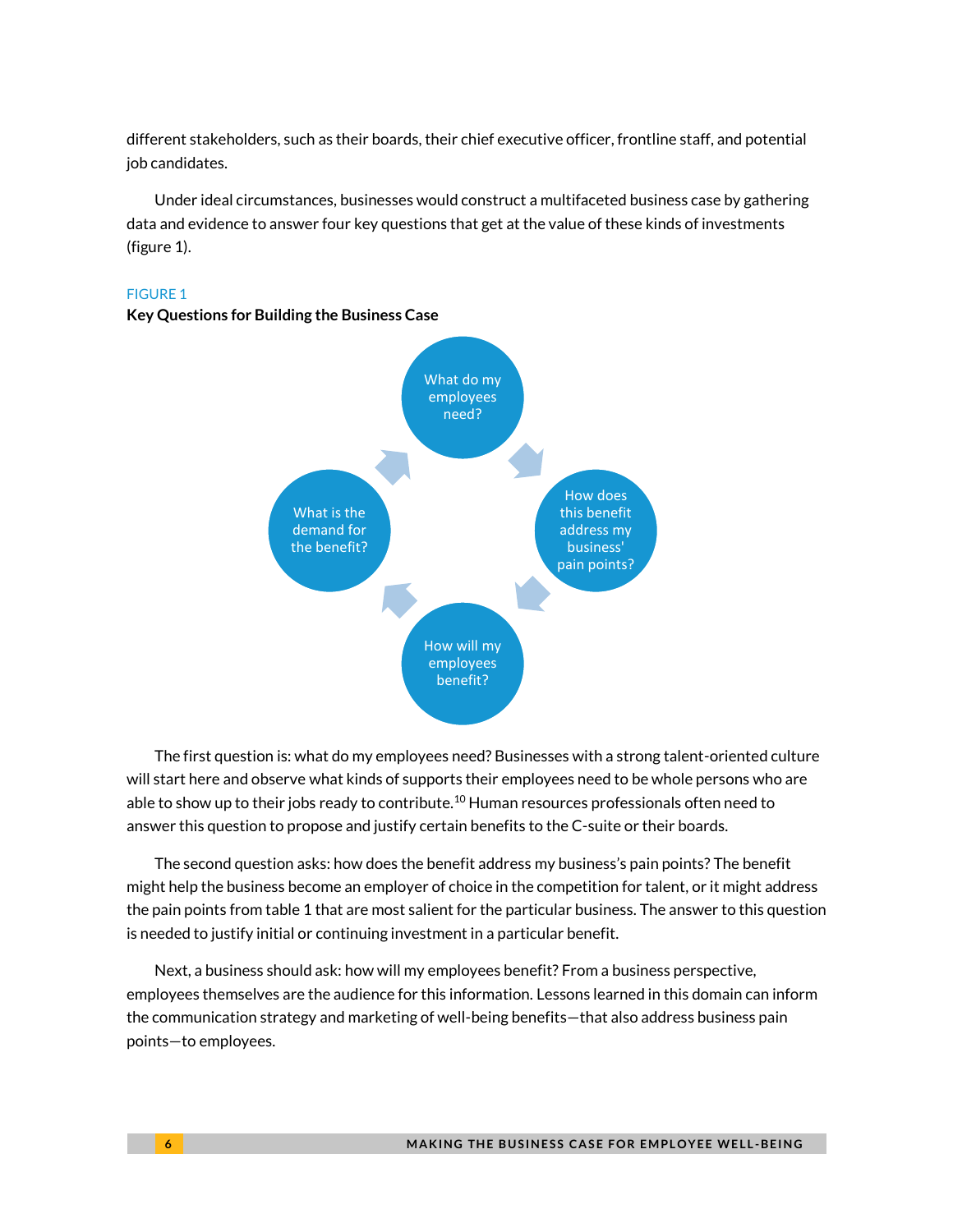Lastly, businesses need to evaluate what the actual uptake of innovative benefits is: what is the demand for the benefits among their employees, and how does it vary by type of employee, location, etc.?

Businesses and third-party benefit providers have different roles to play in building the evidence to answer these questions effectively. Each approaches the questions in a different way and builds evidence with separate but complementary data and methods. In the next two sections, we describe each of these approaches in turn, illustrating how third-party benefit providers can leverage their advantages to provide valuable insights to businesses.

# How Do Businesses Typically Find Answers?

The HR professionals we interviewed highlighted the key challenges they face when answering these questions and building their business case for investment in these voluntary well-being benefits.

- **Culture:** Many businesses that prioritize investments in their employees do so because of their larger business culture. In these companies, investing in talent is a core value and a key part of their larger business strategy. Because it is a core value, these businesses may not prioritize gathering and analyzing data to make the business case for these investments. But if external or internal events challenge the prevailing culture, that lack of data may ultimately make it more difficult to make the most efficient use of talent investments or to make the case for their value.
- **Limited HR** analytics capacity: Although HR departments are beginning to recognize that they need practitioners with expertise in data analysis, the number of organizations actually using workforce data is still relatively low. According to a 2016 report by Deloitte, less than 9 percent of respondents said their organizations had a strong team that could handle data analysis within HR (Bersin et al. 2016). In some cases, analytic capacity is nested on the operations side of the business and is only enlisted strategically to support HR functions and analysis.
- **Employee privacy:** Businesses are wary of gathering personal information from their employees and of analyzing data in ways that might be perceived as stigmatizing a person or group, because doing so could open them up to lawsuits or other legal challenges from their workers. Employees are also skeptical about their employers having knowledge about their personal lives. As such, interviewees described a culture of risk aversion in the workplace. "We're culturally very risk adverse," confided one of the HR professionals with whom we spoke. For these reasons, analysis of talent data tends to be aggregated by store, region, or job title.
- **Limits on data sharing for franchises:** In many ways, franchises act independently of their parent company, particularly when it comes to data on individual employees. They can share aggregates with the parent company, but they generally avoid sharing anything granular. In part, this protects the parent company from joint employer claims that it is materially involved in decisions about working conditions at an individual franchise.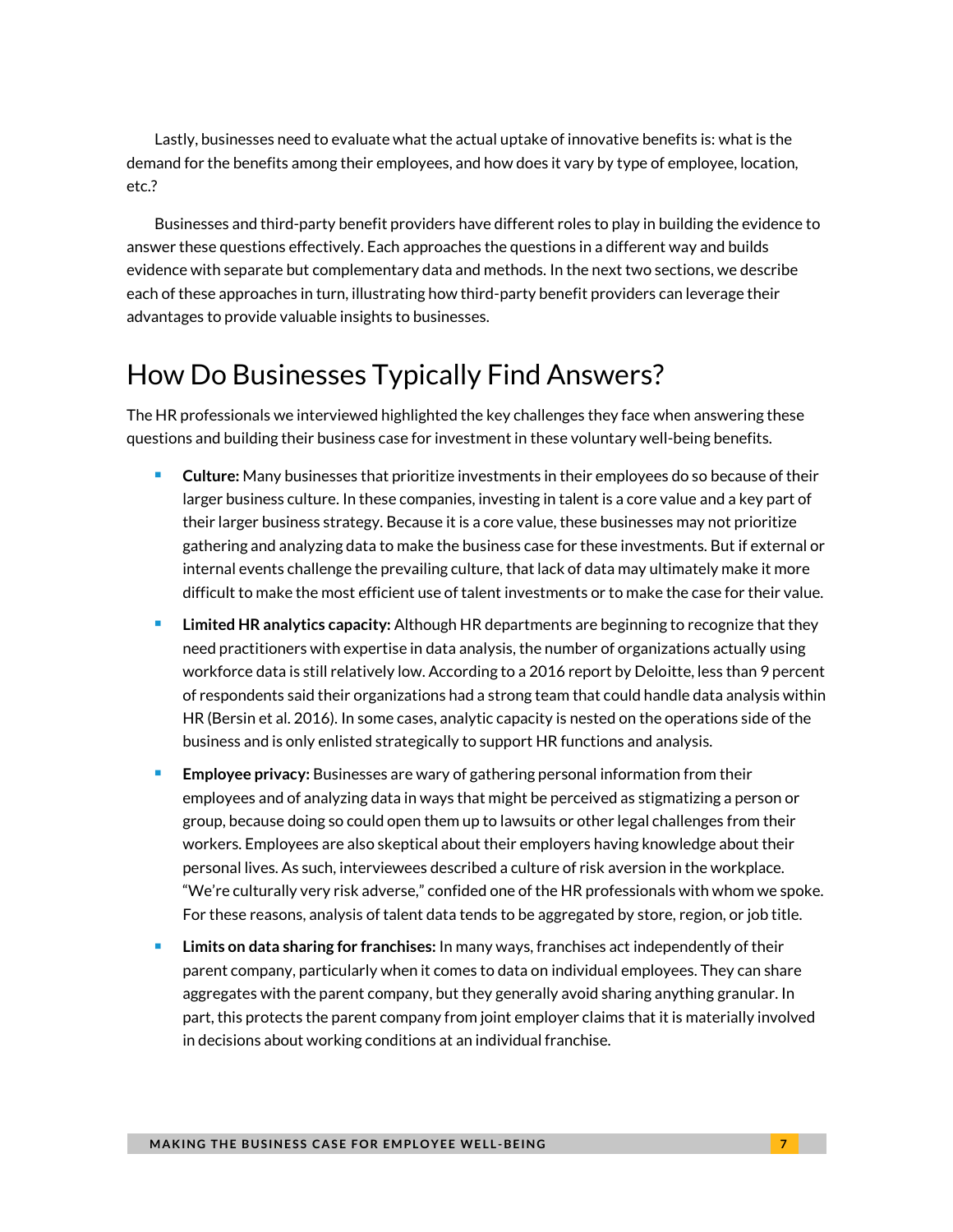Because of these larger factors, the data and information that businesses use to answer the key questions listed above is often limited. As a result, they often do not ask or answer all of the questions, and the methods used to find answers often given them incomplete information. Most of the HR professionals interviewed emphasized the questions about what their employees need, how a corresponding benefit might help resolve their business's pain points, and which employees might use the benefit. Interest in the impact on employees themselves was much more nebulous. Below, we describe the methods businesses commonly use to answer the four questions we discussed.

#### **What Do My Employees Need?**

The most common way that employers answer this question is through informal conversations with managers about the pain points that they face with frontline workers and the personal challenges that prevent those workers from showing up, being actively engaged, and staying on at their job long term. One HR professional we interviewed explained how managers should communicate with employees: "You need to listen a lot. You need to build relationships so employees are comfortable telling you what's going on. I encourage frontline managers to get to know their employees personally."

Large businesses sometimes use their engagement surveys to gauge employee demand for certain types of benefits. But several HR professionals interviewed for this brief mentioned businesses are very careful not to ask direct questions about employee well-being or needs. As one of the interviewees confided, "Employees have a healthy skepticism about their employers."

*"You need to listen a lot. You need to build relationships so employees are comfortable telling you what's going on. I encourage frontline managers to get to know their employees personally."*

HR professionals looking for additional evidence often look to results of large-scale surveys fielded by businesses and organizations that ask working US adults general questions about their health, financial wellness, and performance on the job. For example, a recent survey of 1,600 full-time employed adults found that 25 percent reported that issues with personal finances have been a distraction at work. Of these workers, 26 percent said their productivity at work was affected, 15 percent said their attendance at work was affected, and 34 percent said their health was affected (PwC 2018). Other times, HR staff, particularly in businesses with a strong culture of talent investment, look to existing social science and HR literature that identifies the kinds of challenges that their frontline workers might be experiencing (Dunn and Mirzaie 2013; Prudential Financial 2018; PwC 2018), with the implicit but untested assumption that addressing these issues could improve business outcomes.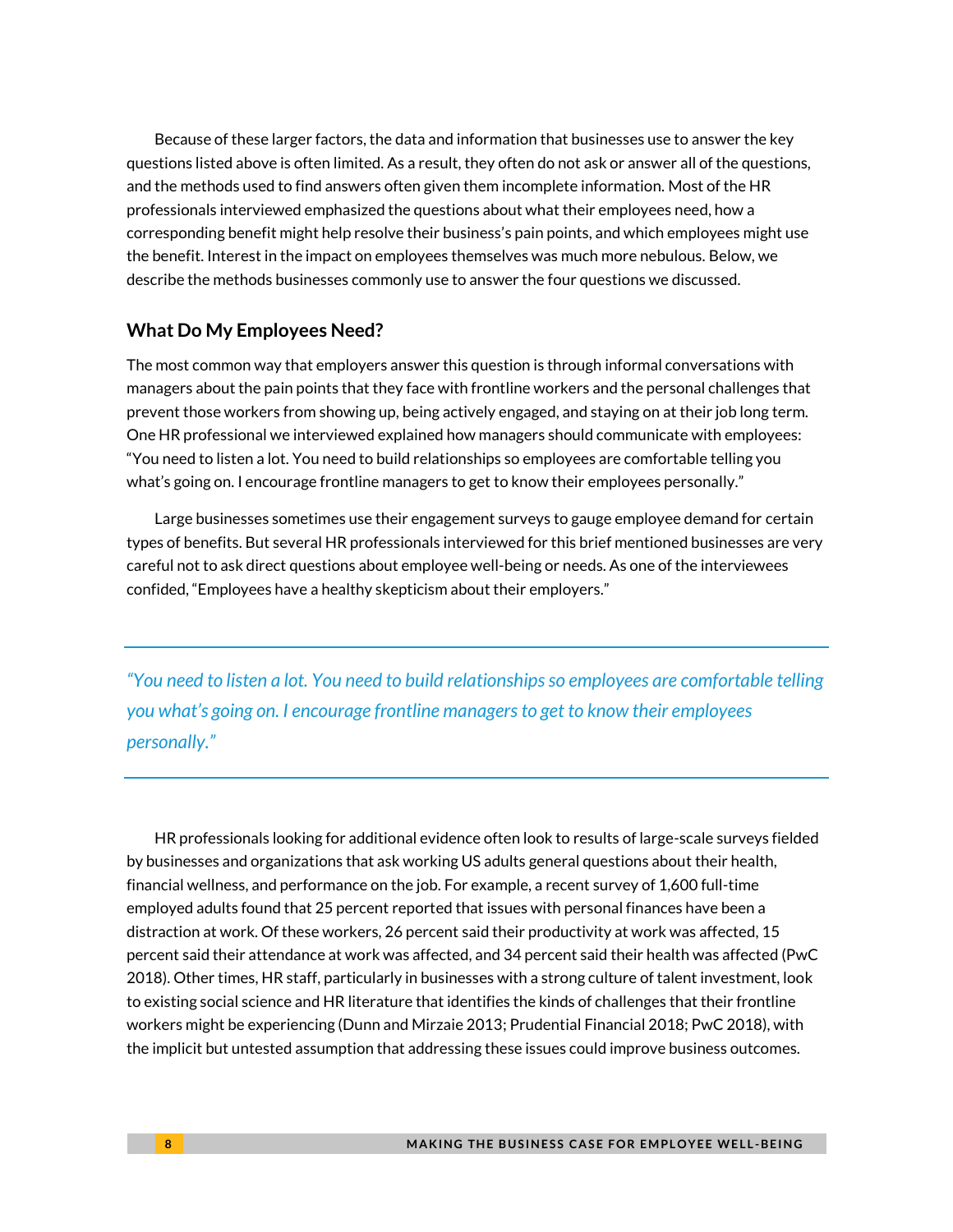Some high-capacity HR departments decide to invest in voluntary well-being benefits by analyzing their own business data, which simultaneously serve as a proxy for employee social impact. <sup>11</sup> These data might include 401(k) hardship withdrawals, enrollment and contributions to retirement plans and savings programs, and health care claims costs, which can all signal both employee distress and costs for the business itself. In this sense, improvements in employee well-being would likely rise and fall with these kinds of measures.

### **How Does This Benefit Address My Business's Pain Points?**

Employers want to ensure that their benefits provide an incentive for new hires to sign on and for existing employees to remain at the company. Benefits undeniably matter to employees: in a recent survey, nearly one-third of employees cited their benefits package as a top reason to leave their company (SHRM 2018). Consequently, employers commonly ask questions on engagement surveys about overall satisfaction with their benefits package or with a particular benefit.

Although employers overwhelmingly express confidence that workplace wellness programs reduce medical cost, absenteeism, and health-related productivity losses, only about half stated that they have formally evaluated program impacts, and only 2 percent reported actual savings estimates (Mattke et al. 2013). As a result, HR professionals we interviewed said that the most common way that businesses evaluate effectiveness is through informal feedback from managers.

*"If you tend to be stressed with finances, you're going to have a higher claim rate for health services. We pay over a billion dollars in claims every year."*

Employers with substantial analytic capacity in their HR departments may also use targeted analytics of their administrative data (such as 401(k) hardship withdrawals, the number of payday or 401(k) loans obtained, enrollment and contributions to retirement plans and savings accounts, and health care claims). As one interviewee stated, "If you tend to be stressed with finances, you're going to have a higher claim rate for health services. We pay over a billion dollars in claims every year." Often this analysis entails looking at aggregate outcomes for local establishments, job categories, or regions before and after the introduction of a benefit. However, these kinds of aggregate analyses are often hampered by low enrollment or take-up rates, which may make it difficult to detect the impacts of benefit use, particularly when units of analysis are large. Pre-post analyses of individual employee outcome data relative to enrollment in a particular program or benefit are rare, and even rarer are comparisons of outcomes for participants and nonparticipants.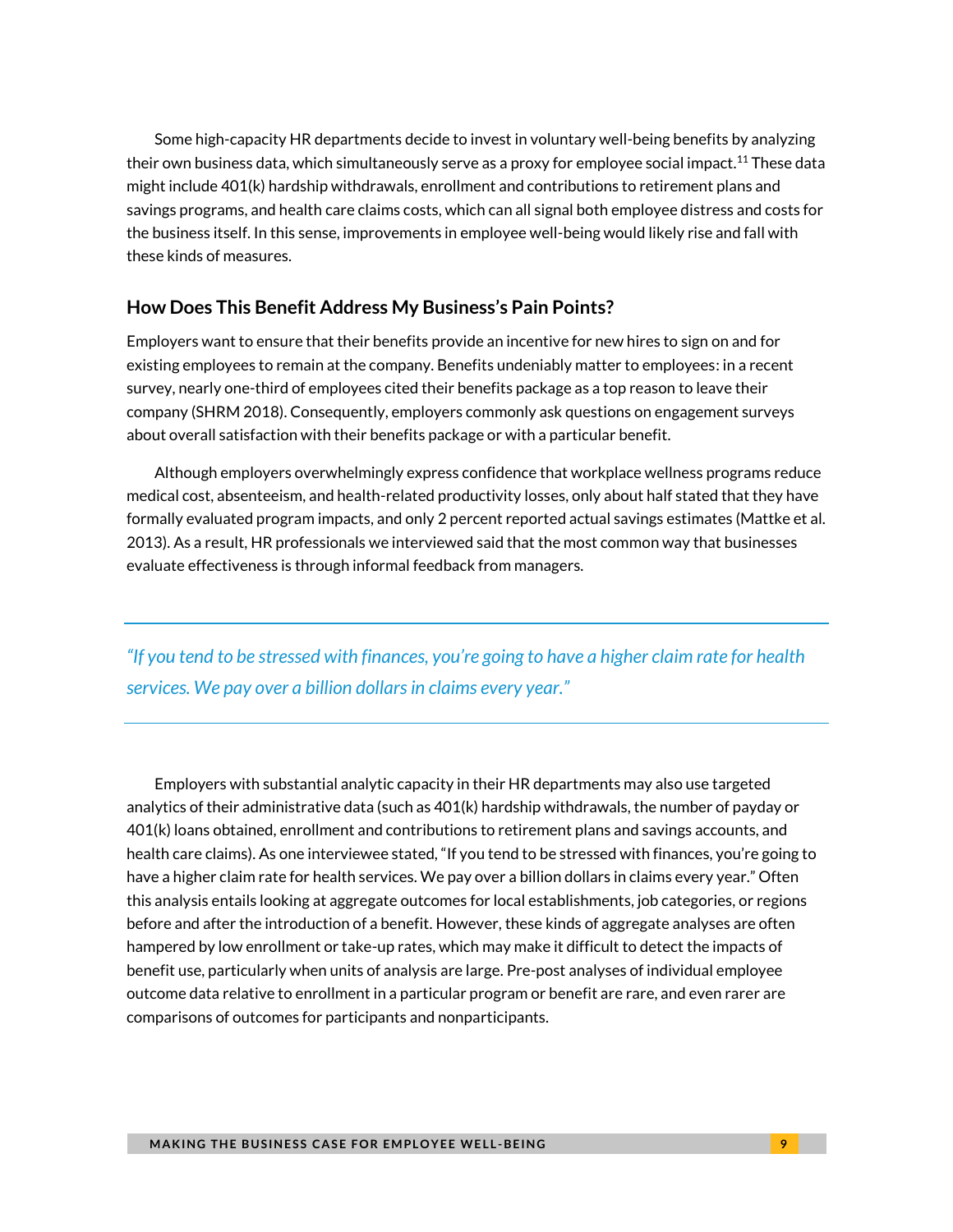Business metrics such as claim rates have value in themselves, largely as measures of cost. But, interestingly enough, business do not generally relate them to HR or operations metrics that are often more important to decisionmakers (table 1).

### **How Will My Employees Benefit from This Program or Benefit?**

Businesses use essentially the same methods to answer this as they use to determine how benefits affect business pain points: informal feedback and, in some cases, analysis of the kinds of business data that act as a proxy for employee impact. Businesses may also ask questions about satisfaction with benefits on their employee engagement surveys.

### **What Is the Demand for the Benefit or Program?**

According to the HR professionals interviewed, uptake is perhaps the most consistently tracked aspect of the business case. Businesses regularly track program enrollment in their administrative data, and they typically conduct periodic reviews of their benefits programs to track usage. However, uptake rates are notoriously low for voluntary benefits—so low that three-quarters of employers that offer wellness programs encourage participation through financial incentives (Mattke et al. 2013).

Benefit uptake can be low for two reasons. First, even if a business offers a plethora of customizable benefits, few businesses have the local HR capacity to adequately promote or administer all of them. One of our interviewees shared that her business offers a wide array of customizable benefits, but there is only a single HR staff member at the store level. That employee spends most their time on compliance issues and does not have the capacity to help tailor supports to employees. And when local HR staff members do have time to administer customizable benefits, they may not be able to make a compelling case for the value of the benefit to employees (as discussed in earlier sections). Second, individual people have different needs, and these needs change throughout their lives. Ideally, the employer would calculate uptake rates not for all employees but for (1) those who ostensibly most need the benefit and (2) those for whom these investments would likely yield the greatest benefit for the business.

Businesses also face a tremendous challenge in quantifying the demand for a particular benefit among potential hires. Rather than analyzing hiring metrics to assess the added value of including employee wellness benefits, one interviewee mentioned that employers commonly benchmark themselves against their peers based on lists such as Glassdoor's annual Best Places to Work list. They look to see which benefits their competitors are offering and look to match or exceed these overall offerings as a tool for differentiating themselves in the talent marketplace.<sup>12</sup>

# How Can Benefit Providers Help Build a Better Business Case?

Employers (particularly larger ones) typically outsource the provision of voluntary benefits to thirdparty vendors that specialize in services related to employee well-being. For example, these providers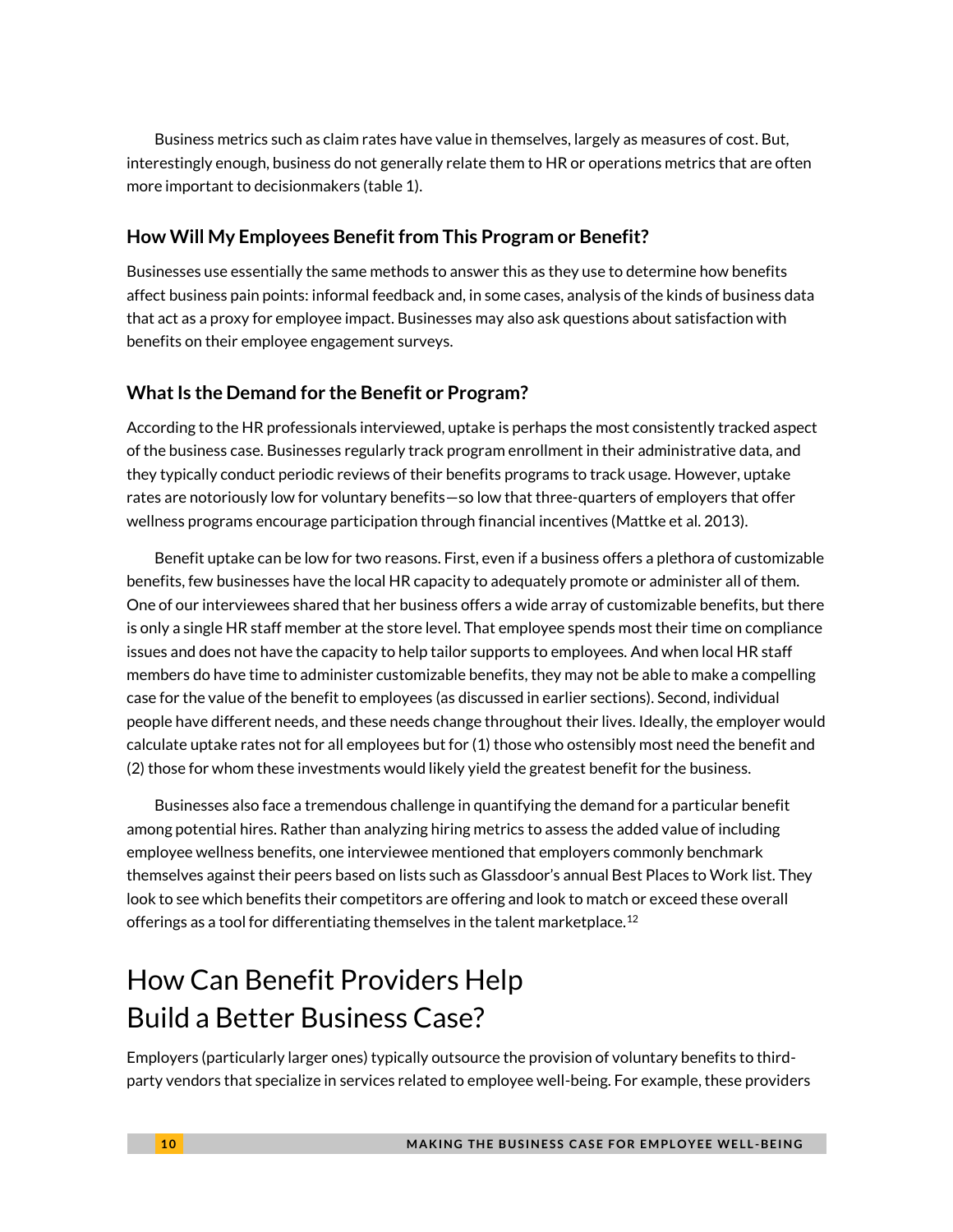may supply a credit-building service, a health-promotion plan, or resource navigation. Providers range from local nonprofit organizations, such as Working Credit and WorkLife Partnership, to national forprofit companies, such as Mercer and Infinite Wellness Solutions. Third-party providers have two main advantages that uniquely position them to strengthen the business case for innovative benefits that support employee well-being:

- **Competitive motivation:** Unlike the businesses they serve, benefits are third-party providers' core business. They have the motivation to better understand how their products work and articulate their value to a customer. Although allocating analytic resources to understanding employee needs and evaluating the value of particular benefits may be a low priority for a corporation, doing so makes clear business sense for benefit providers.
- **Confidential environment:** Benefit providers can survey participants and, with proper consent, more freely gather data about them than would be appropriate for an employer. Using a third party effectively insulates the employer from legal issues and protects the employee from abuses. The resulting data on the social impact of programs and benefits (figure 1) can be analyzed alongside the business impact indicators in table 1.

In many cases, third-party social enterprise or nonprofit partners focus their efforts on answering the question of how programs benefit employees (and to some extent the question of why wellness matters). Interestingly, they do not always focus on the effects of innovative benefits on business pain points, though all the HR professionals stressed this was perhaps the most important data for benefit providers to share.

Here, we propose how benefit providers might start with the question that is most important to businesses and build on that to help businesses answer all four questions more effectively.

### **How Does This Benefit Address My Business's Pain Points?**

In a recent survey of HR professionals, 84 percent of respondents felt that knowing the anticipated ROI was critical for justifying a new program or benefit (Ernst & Young 2018). However, several of the HR professionals we interviewed were skeptical of the types of data and information that benefit providers offer to make this case.

Many times, ROI calculations seem to depend too heavily on extrapolating trends from very broad national research studies that are detached from the context of a particular business or workforce. Moreover, interviewees were often uncomfortable with the assumptions required to assign a dollar value to particular outcomes. As one interviewee explained, "We find ROI data questionable and not well supported. What [those calculating ROI] include is very broad, and it's hard to relate a benefit to a business outcome because using a benefit is not necessarily the only thing an employee is doing to improve their well-being." Other interviewees described difficulty pitching a benefit based on ROI because substantial benefits tend to materialize in the long term rather than in the short term. Despite the desire to ultimately have information about ROI, most interviewees felt that businesses would be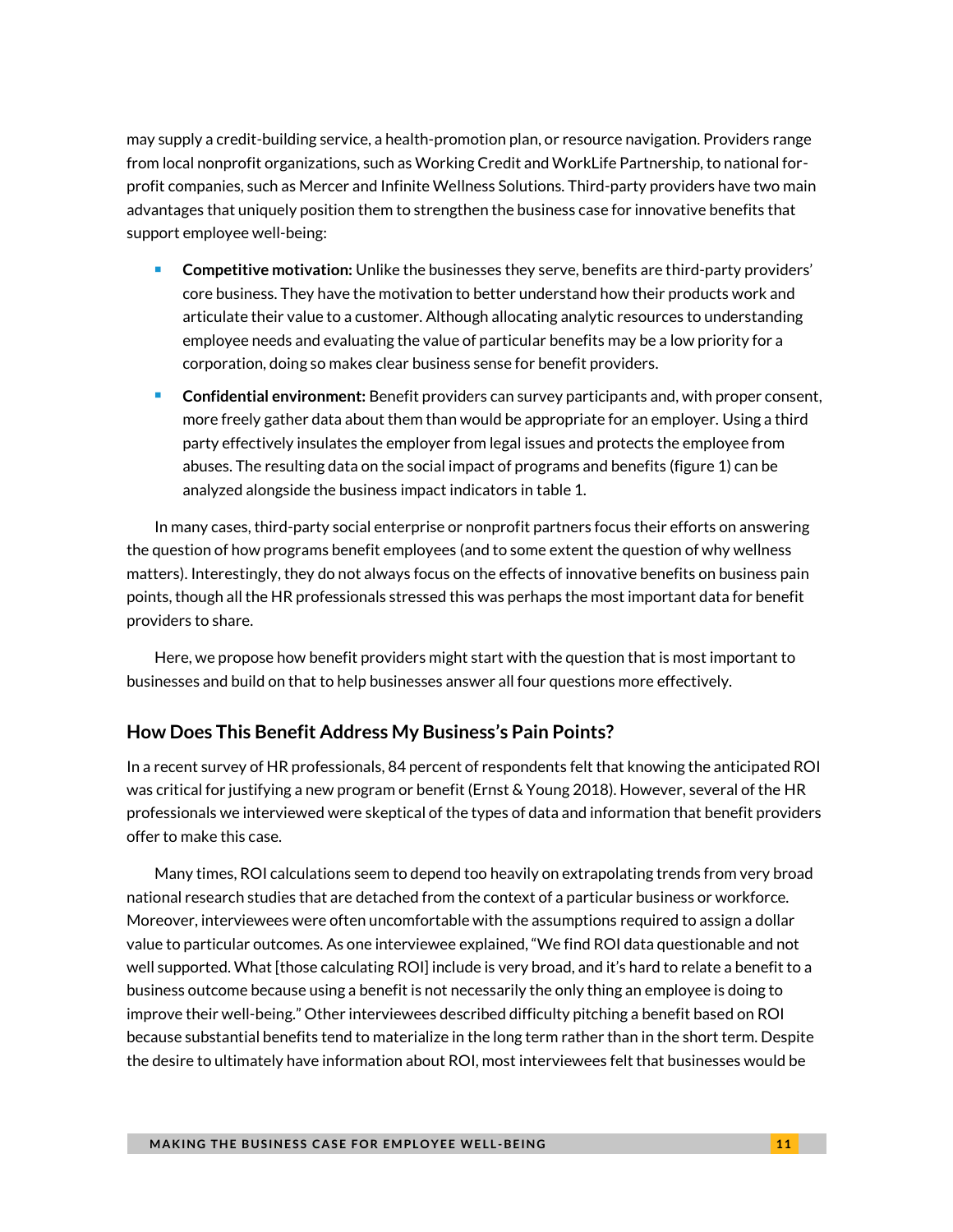better served by illustrating how a benefit or program helps the business address its pain points rather than attempting to monetize those impacts.

*"We find ROI data questionable and not well-supported. What [those calculating ROI] include is very broad."*

Thus, the first step for third-party benefit providers in building the evidence to answer this question is to work with client businesses to deeply understand the particular pain points their client businesses are trying to address. As described earlier in this brief, these pain points could vary widely by industry, region, establishment, or job category. The HR professionals we interviewed stressed the importance of benefit providers approaching the partnership from the employer's perspective. One interviewee explained, "We rarely do things just because we think they're the right thing to do." Another said, "The pitch providers make [for their benefit] is often very altruistic and mission-driven, but what we really care about is whether the benefit will distinguish us from other employers."

Next, innovative benefit providers need to design their baseline data and follow-up data collection to capture information on the pain points of interest. In most cases, this means surveying employees, at least at first. Self-reported data has limitations as a source of objective data for many of the pain points, but it's a good starting point because most of the HR professionals we interviewed were reluctant to embrace the idea of sharing their business data directly with benefit providers. For example, providers could use standardized employee engagement survey questions in addition to asking questions about absenteeism, mistakes on the job, medical claims, and other such issues. <sup>13</sup> Providers should also be careful to design their follow-up data collection in a way that is likely to capture the effect of the program or benefit. Although some outcomes may be visible in the short term, others will need longer follow-up windows to adequately capture.

Once trust has been established between a business and provider and a promising case has been made for the business value of the benefit using self-reported data, the business and the provider may be able to negotiate to share individual data on employees (e.g., the kinds of data on benefit costs and claims or the data on HR or operations described in table 1). This step would further validate the provider's preliminary analyses of baseline and follow-up survey and other data. Before this step could be taken, providers would need to demonstrate their ability to safeguard the privacy of employee data, and businesses would need protocols to ensure that employees have the opportunity to consent to have their data shared. One of the interviewees also emphasized the need to make sure that no demographic data held by the business is shared with outside benefit providers.

Alternatively, providers may be able to collaborate with their business partners in other ways. Promising initial results might prompt business partners to analyze their administrative data on their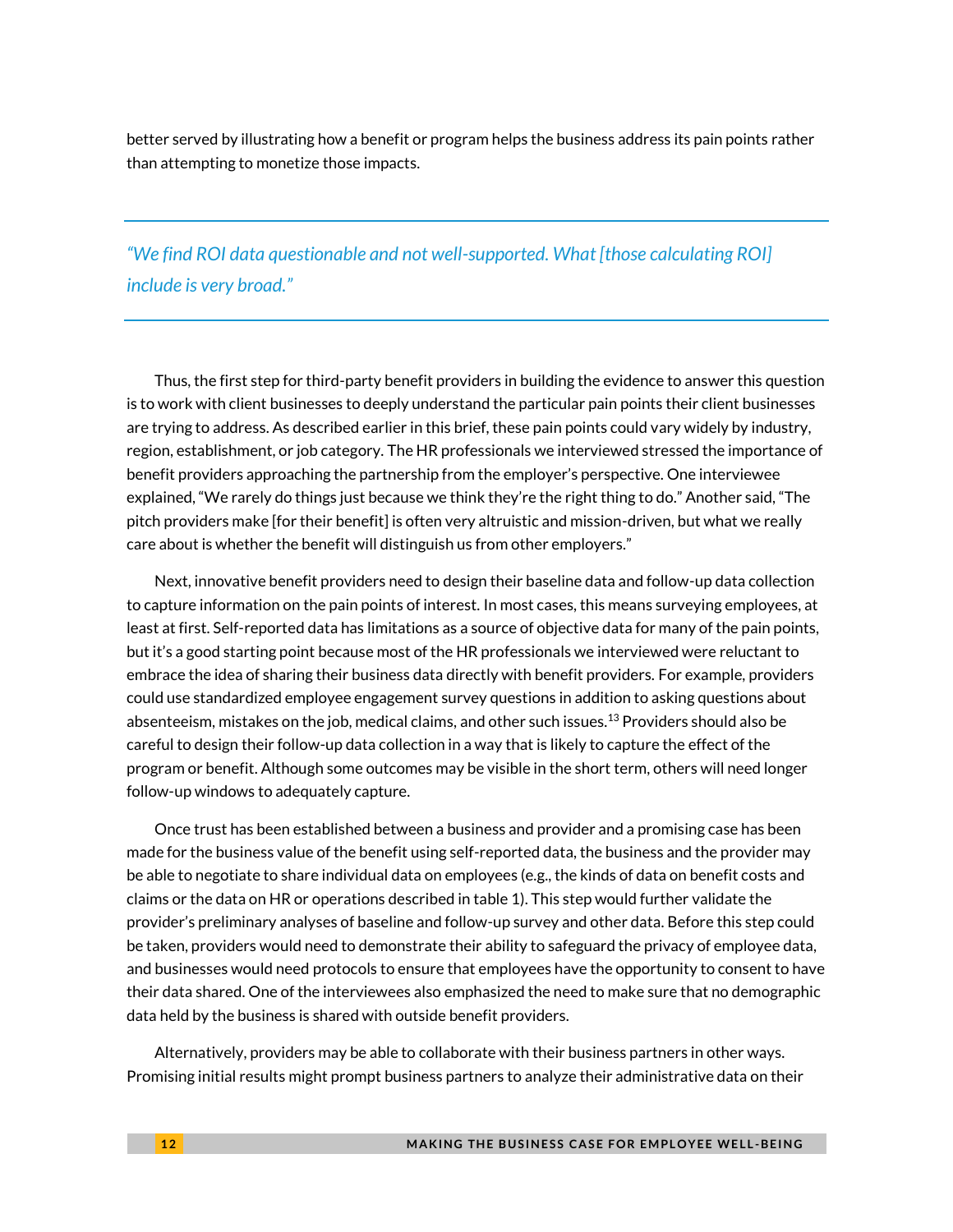own (as described in the earlier section on assessing the impact of innovative well-being benefits on business pain points). Businesses may even find ways to go further and analyze the differences between participants and nonparticipants using individual data, such as the analyses included in the Luminafunded study of the value of tuition assistance benefits at Cigna (Lumina Foundation 2018).

Once providers have established trust with their business partners on what business outcomes are achieving, the two parties may work together to monetize benefits, compare to the benefit costs, and understand ROI. This last step can help businesses determine whether increasing, scaling, or shifting the way their model pays for the benefit is worthwhile (i.e., from employee to employer cost).

### **How Will My Employees Benefit from This Program or Benefit?**

With the case successfully made for the impact of a well-being program or benefit on business outcomes, employers may want know how to make it appeal to their employees. This is where the value of social impact comes in. Employees do not necessarily care that their participation in a program or benefit makes them more engaged or more productive at work. Instead, they want to know how their lives could be positively affected.

To this end, providers should gather survey data and other relevant data at baseline and at strategic follow-up points. For example, in the field of financial wellness, the Consumer Financial Protection Bureau has developed a scale that measures four elements of financial well-being: (1) control over your day-to-day and month-to-month finances, (2) financial freedom to make choices to enjoy life, (3) capacity to absorb a financial shock, and (4) the track toward meeting your financial goals (CFPB 2014). Benefit providers and employers can use these kinds of scales to track how participants' financial wellness improves over time. Surveys of participants may also want to include measures that are much more concrete for people, such as reducing debt, increasing credit scores, or qualifying for buying a home.<sup>14</sup> Several interviewees said they believed that having concrete outcomes data on hand would help their companies market the benefit to employees and increase uptake. To ensure that social impact measures capture the elements that are most important to employees, providers can hold some initial conversations with employees, or they can leverage information gleaned during enrollment or the program if the structure allows.

### **What Is the Demand for the Benefit or Program?**

Once both the social impact marketing pitch is developed with answers to the previous question, the benefit provider and the business can collaborate to test the effect of different outreach approaches to scale the well-being benefit or to market it to potential hires.

### **What Do My Employees Need?**

One of the greatest challenges in researching well-being programs and benefits is their voluntary nature. There may always be something fundamentally different about people who voluntarily opt into participating that cannot be easily identified. But benefit providers can still analyze who benefits most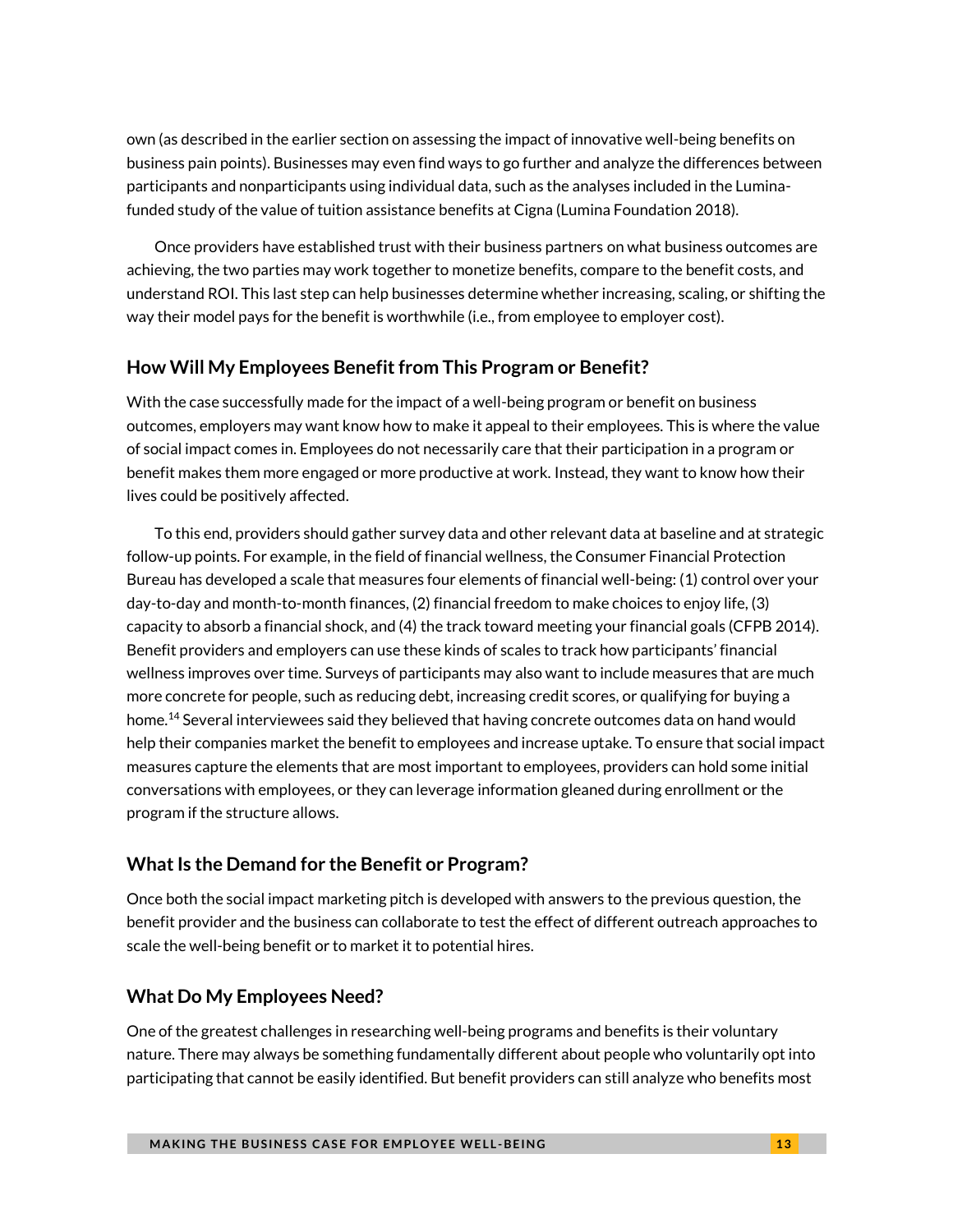or, in the interest of businesses themselves, where these interventions might yield the greatest return. These analyses start with understanding how program impacts vary by program context and participant characteristics.

Perhaps the most important participant characteristic might end up being their objective need for the intervention. Statistically speaking, it is often easier to detect impacts when people are starting from a lower baseline. For example, intervening with more financially stressed people may make a bigger difference for them and for the business than intervening with people who have more stability.

Thus, businesses may find it worthwhile to invest in adding relevant social impact indicators to their engagement survey or other pulse surveys to get a sense of the scope of the issues across its workforce. They can also use these to figure out how to strategically target particular job categories, locations, or other parts of the business. These social impact indicators are

- $\blacksquare$  Physical health,
- Mental health,
- **Financial wellness,**
- Credit scores,
- Savings,
- Debt reductions,
- **Homeownership,**
- **Competencies,**
- **Course completion, and**
- **Credential or degree attainment.**

# Larger Vision for Building Evidence in the Public Sphere

The examples in the prior sections describe how third-party benefit providers can work with businesses to build internal *performance* data to understand the value of innovative well-being benefits. However, the larger challenge is how to bring lessons learned out into the public domain and how to increase the quality of the research and analysis so that businesses can accurately assess the impact of these strategies and policymakers can better understand how to support business efforts to scale them and otherwise bolster employee well-being.

There are several main challenges to achieving this goal:

**Proprietary knowledge:** Both businesses and benefit providers may be reluctant to share with competitors what they see as their competitive advantage: their secret sauce for success. And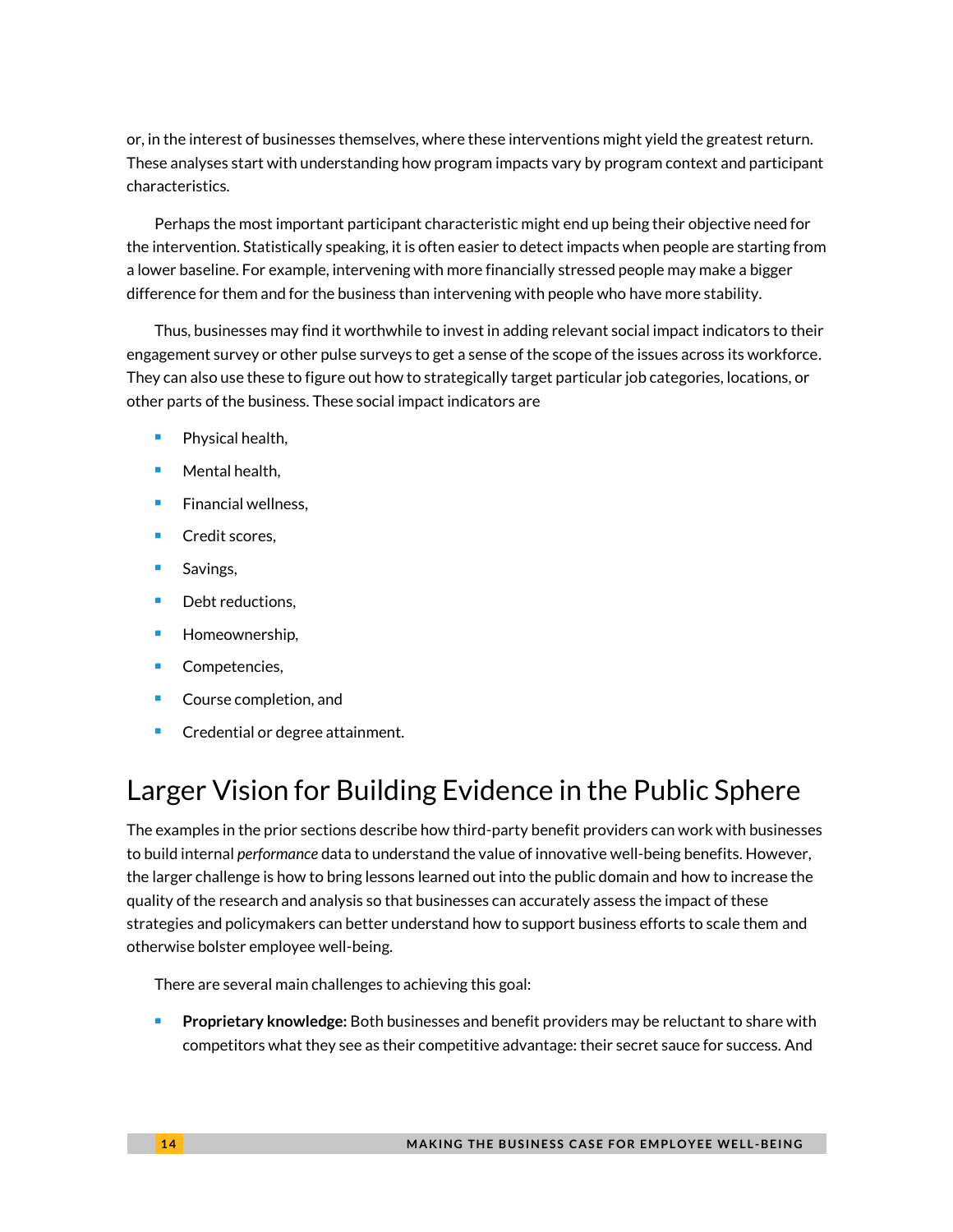yet, we need evidence in the public domain to help inform how businesses can make smart decisions and support their employees' well-being.

- **Risks to business reputation:** Businesses and benefit providers are also both risk adverse. They do not want any data coming out that present a potential risk to their reputation (e.g., data that link them to a failed program).
- **Perceptions of bias:** Even on the rare occasion that businesses and benefit providers release their own data, the public will often perceive them as unreliable or biased because the analysis is not independently conducted or reviewed.

Nonetheless, these barriers might be overcome in several ways:

- **Creating a research collaborative around employee well-being and business value:** Under ideal conditions, a research collaborative could bring together business consultant experts in HR, social science researchers, third-party benefit providers (either individually or through benefits aggregators)<sup>15</sup> and businesses. In this environment, proper assurances could be made to protect the reputation of the businesses and providers as well as the privacy of individual employees' personal information. Such a collaborative would produce great value for businesses and benefit providers in terms of the analytic and research capacity needed to move beyond performance management toward more rigorous evaluation and experimentation—a relative rarity in this field.<sup>16</sup> In return, the collaborative could publish results in the public domain to build knowledge and evidence.
- **Pooling and deidentifying data:** Particularly for voluntary well-being benefits with notoriously low uptake rates, much of the power of analyses comes from pooling individual level data, whether that be across establishments within a business, across occupations in a sector, or across businesses using a particular type of model (discussed next).
- **Testing generalized benefit models or packages of benefits:** Rather than evaluating a single benefit provider's program or benefit, researchers can evaluate a generalized model in different dosages, durations, or other variations. For example, evaluation could test the effectiveness of a year-long one-on-one coaching model for financial wellness or a series of five group sessions in a single month. This kind of analysis does not approve or disapprove of a particular provider; rather, it provides generalizable knowledge for the field to help inform the design of well-being benefits and programs. Similarly, research could explore the effectiveness of bundles or packages of well-being benefits, perhaps coordinated through the employee assistance programs or benefit aggregators.
- **Testing bigger-picture relationships between well-being and business value:** Another valuable way to analyze these data is to test the relationship between employee well-being and business value. Some cross-sectional analyses of survey data bear this out, and many stakeholders intuitively feel that outcomes for people and business are interconnected. However, little research empirically illustrates the degree to which improving employee well-being promises returns for business. This kind of evidence, particularly when understood in the context of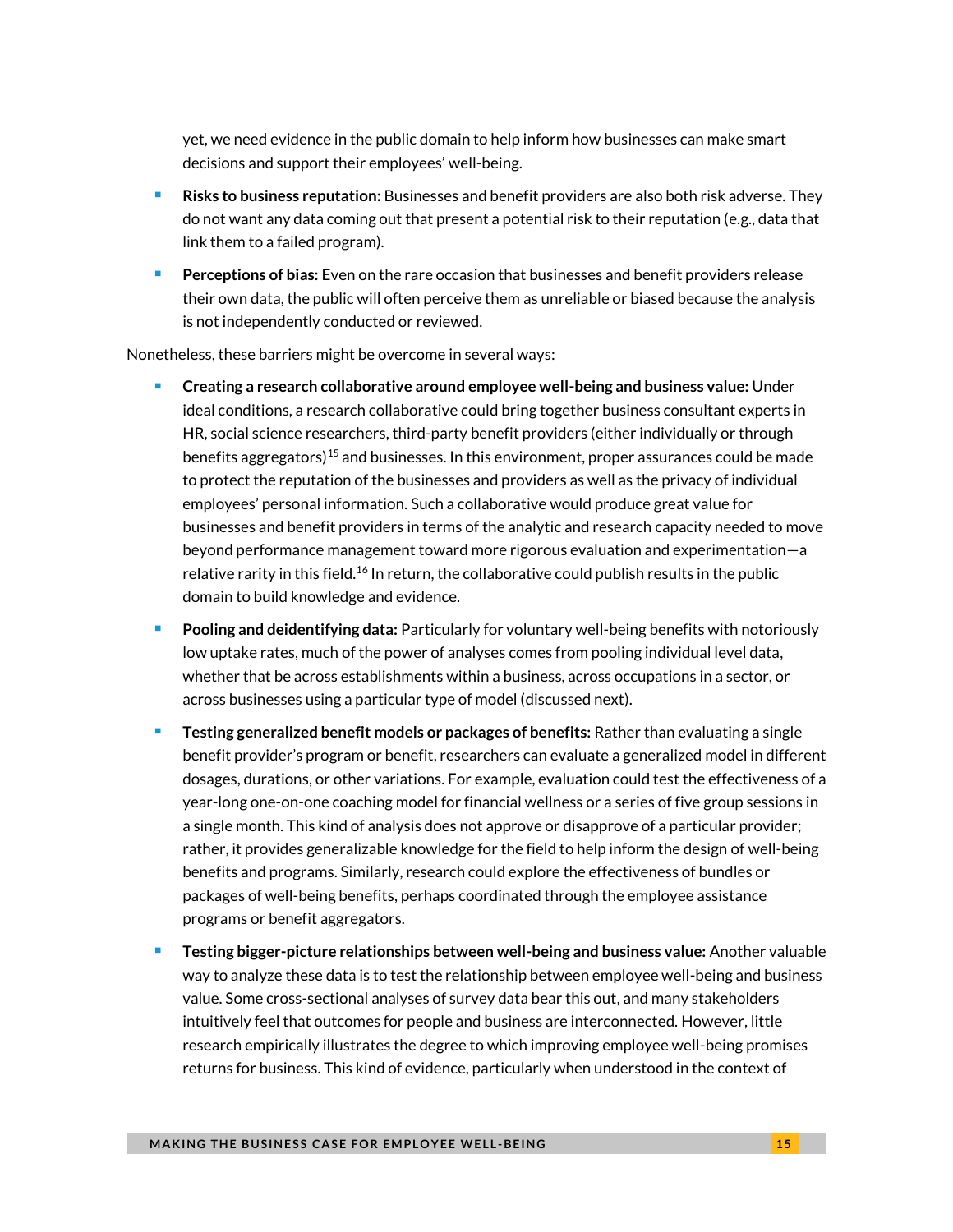different industries or occupations and in businesses of different types and sizes, can help businesses think creatively about solutions that stretch beyond the limitations of a particular benefit or program. Businesses could opt to improve employee health or financial wellness through benefits, wages, or working conditions in myriad ways.

People's places of employment are an important and uniquely accessible platform for making a difference in their lives. Through collaborating with third-party benefit providers, businesses have incredible potential to support their employees and meet their strategic goals by providing the types of innovative well-being benefits discussed in this brief. We need to understand more about these intersecting realities to better support businesses in this important work.

### **Notes**

- 1 "Workplace Health Promotion," Centers for Disease Control*,* last reviewed February 2, 2017, [https://www.cdc.gov/chronicdisease/resources/publications/aag/workplace-health.htm.](https://www.cdc.gov/chronicdisease/resources/publications/aag/workplace-health.htm)
- <sup>2</sup> *Forbes* defines employee engagement as "the emotional commitment the employee has to the organization and its goals. This emotional commitment means engaged employees actually care about their work and their company. They don't work just for a paycheck, or just for the next promotion, but work on behalf of the organization's goals." For more detail, see Kevin Kruse, "What Is Employee Engagement?" *Forbes*, June 22, 2012, [https://www.forbes.com/sites/kevinkruse/2012/06/22/employee-engagement-what-and-why/#3d5c0c0a7f37.](https://www.forbes.com/sites/kevinkruse/2012/06/22/employee-engagement-what-and-why/#3d5c0c0a7f37) Some businesses use the term "presentee-ism" as an equivalent for engagement.
- $3$  Mark Attridge, "EAP Integration with Worksite Wellness Programs," International Employee Assistance Professionals Association, accessed April 30, 2019[, www.eapassn.org/EAPIntegration.](http://www.eapassn.org/EAPIntegration)
- <sup>4</sup> Michael Rucker, "The Interesting History of Workplace Wellness," michaelrucker.com, May 20, 2016, [https://michaelrucker.com/well-being/the-history-of-workplace-wellness/.](https://michaelrucker.com/well-being/the-history-of-workplace-wellness/)
- <sup>5</sup> Amanda Eisenberg and Kathryn Mayer, "Benefits Boom: 10 Employers with New, Innovative Employee Offerings," *Employee Benefit News,* March 21, 2018[, https://www.benefitnews.com/slideshow/benefits-boom-10](https://www.benefitnews.com/slideshow/benefits-boom-10-employers-with-new-innovative-employee-offerings) [employers-with-new-innovative-employee-offerings.](https://www.benefitnews.com/slideshow/benefits-boom-10-employers-with-new-innovative-employee-offerings)
- <sup>6</sup> See the EVEN program details at [https://even.com/.](https://even.com/)
- $^7$  Another model of this is described at "Visa and PayActiv Join Forces to Offer On-Demand Access to Earned Wages Disbursed by PayActiv," March 7, 2019, [https://www.barrons.com/articles/PR-CO-20190307-906678.](https://www.barrons.com/articles/PR-CO-20190307-906678)
- 8 John Marcus, "The Real Reason Employers are Helping Workers Pay for College," *Money*, June 7, 2016, [http://time.com/money/4353997/employers-helping-workers-pay-college-tuition/.](http://time.com/money/4353997/employers-helping-workers-pay-college-tuition/)
- <sup>9</sup> Zack Friedman, "Student Loan Repayment Is the Hottest Employee Benefit of 2018," *Forbes*, October 18, 2018, [https://www.forbes.com/sites/zackfriedman/2018/10/18/student-loan-repayment-employee-benefits/.](https://www.forbes.com/sites/zackfriedman/2018/10/18/student-loan-repayment-employee-benefits/)
- $^{10}$  Note that in recent years, HR professionals have begun to use this language around "whole persons" in the way that they think about their employees. For example, see Ellen Galinsky, "Relationship Management: Treating Employees as Whole People," *HR Magazine*, January 25, 2016, [https://www.shrm.org/hr-today/news/hr](https://www.shrm.org/hr-today/news/hr-magazine/pages/0116-competencies-relationship-management-galinsky.aspx)[magazine/pages/0116-competencies-relationship-management-galinsky.aspx.](https://www.shrm.org/hr-today/news/hr-magazine/pages/0116-competencies-relationship-management-galinsky.aspx)
- $11$  Joanne Sammer, "6 Ways to Measure the Success of Financial Wellness Efforts," Society for Human Resource Management, January 4, 2019, [https://www.shrm.org/resourcesandtools/hr-topics/benefits/pages/measure](https://www.shrm.org/resourcesandtools/hr-topics/benefits/pages/measure-financial-wellness-success.aspx)[financial-wellness-success.aspx.](https://www.shrm.org/resourcesandtools/hr-topics/benefits/pages/measure-financial-wellness-success.aspx)
- $12$  One interviewee mentioned that tracking applicant flow could serve as an effective proxy for whether a benefit is helping to make their business an employer of choice, but none of our interviewees pointed to any current analysis of their own HR data.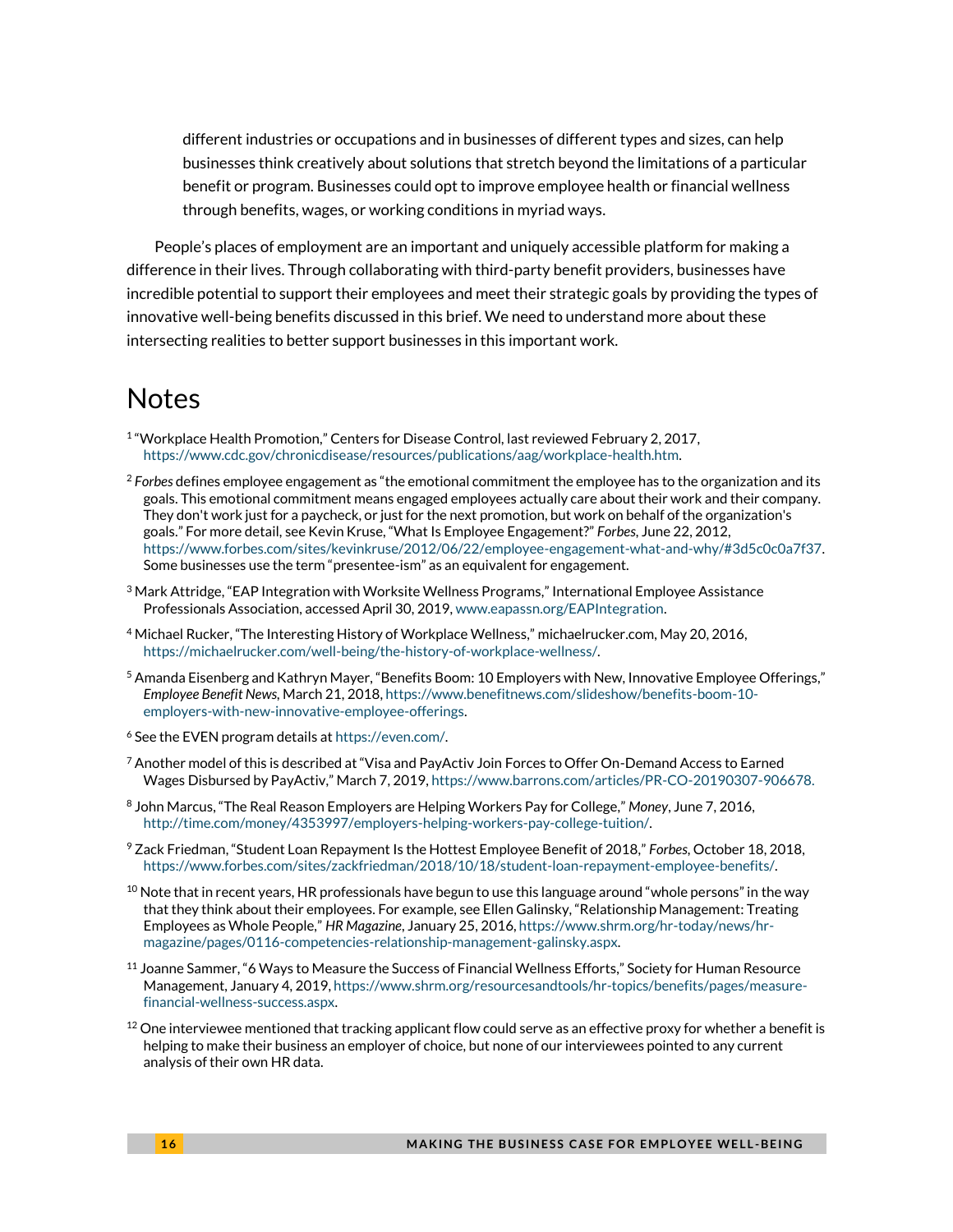- <sup>13</sup> "Gallup Q12 Employee Engagement Survey," *Gallup*, accessed May 16. 2019[, https://q12.gallup.com/public/en](https://q12.gallup.com/public/en-us/Features)[us/Features.](https://q12.gallup.com/public/en-us/Features)
- <sup>14</sup> Note that other measures are important for providers, including measures of participants' knowledge and beliefs, confidence and concerns, financial habits, and financial situations (Modestino et al. 2018). These are important intermediary outcomes. However, these measures are not included in the text because they are less likely resonate with employees in the context of direct marketing of benefits.
- $<sup>15</sup>$  Several businesses serve as a one-stop shop for voluntary benefits for employers. For more information, see</sup> Karen Pallarito, "Voluntary Benefits Aggregators Provide One-Stop Shopping for Employees," *Business Insurance*, July 14, 2013[, https://www.businessinsurance.com/article/00010101/NEWS06/307149991/Voluntary](https://www.businessinsurance.com/article/00010101/NEWS06/307149991/Voluntary-benefits-aggregators-provide-one-stop-shopping-for-employees)[benefits-aggregators-provide-one-stop-shopping-for-employees.](https://www.businessinsurance.com/article/00010101/NEWS06/307149991/Voluntary-benefits-aggregators-provide-one-stop-shopping-for-employees)
- $16$  The Lumina Foundation funded and published a rigorous quasi-experimental evaluation of Cigna's tuition assistance program. This is one of the most comprehensive evaluations available in the public literature. See Lumina Foundation (2018) for more detail.

### References

- Arnetz, Bengt B., Philip Lewalski, Judy Arnetz, Karen Breejen, and Karin Przyklenk. 2017. "Examining Self-Reported and Biological Stress and Near Misses among Emergency Medicine Residents: A Single-Centre Cross-Sectional Assessment in the USA." *BMJ Open* 7 (8): e016479[. https://www.ncbi.nlm.nih.gov/pubmed/28814584.](https://www.ncbi.nlm.nih.gov/pubmed/28814584)
- Bersin, Josh, Jason Geller, Nicky Wakefield, and Brett Walsh. 2016. *Global Human Capital Trends 2016: The new organization: Different by design.* New York: Deloitte University Press.
- Boushey, Heather, and Sarah Jane Glynn. 2012. *There Are Significant Business Costs to Replacing Employees.*  Washington, DC: Center for American Progress.
- CFPB (Consumer Financial Protection Bureau). 2014. *Financial Wellness at Work: A Review of Promising Practices and Policies.* Washington, DC: Consumer Financial Protection Bureau.
- Dunn, Lucia, and Ida Aghdas Mirzaie. 2013. "Consumer Debt Stress, Changes in Household Debt, and the Great Recession." *SSRN Electronic Journal* 54 (1).
- Ernst & Young. 2017. "How Do You Know if Financial Wellness Is Paying Off for You and Your People?" London: Ernst & Young.
- Gallup. 2017. *State of the American Workplace.* Washington, DC: Gallup.
- Gilsdorf, Kimberly, and Fay Hanleybrown. 2017. *Investing in Entry-Level Talent: Retention Strategies that Work*. Boston: FSG.
- Gu, Ja K., Luenda E. Charles, Michael E. Andrew, Claudia C. Ma, Tara A. Hartley, John M. Violanti, and Cecil M. Burchfiel. 2016. "Prevalence of Work-Site Injuries and Relationship between Obesity and Injury among US Workers: NHIS 2004–2012." *Journal of Safety Research* 58: 21–30.
- Kim, Jinhee, E. Thomas Garman, and Benoit Sorhaindo. 2006. "Relationship between Financial Stress and Workplace Absenteeism of Credit Counseling Clients." *Journal of Family and Economic Issues* 27 (3): 458–78.
- Lumina Foundation. 2018. "Talent Investments Pay Off: Cigna Realizes Return on Investment from Tuition Benefits." Indianapolis: Lumina Foundation.
- Mattke, Soeren, Harry H. Liu, John P. Caloyeras, Christina Y. Huang, Kristin R. Van Busum, Dmitry Khodyakov, Victoria Shier. 2013. *Workplace Wellness Programs Study: Final Report.* Santa Monica, CA: RAND Corporation.
- Modestino, Alicia Sasser, Rachel Sederberg, Liana Tuller, Ricki Lowitz, Kristin Schell, Niki Volz, Constance Martin, and Ying Fan. 2018. *An Evaluation of the Boston Youth Credit Building Initiative: Baseline Report*. Boston: Northeastern University, Dukakis Center for Urban and Regional Policy.
- NIOSH (National Institute for Occupational Safety and Health). 1999*. Stress at Work*. Washington, DC: US Department of Health and Human Services.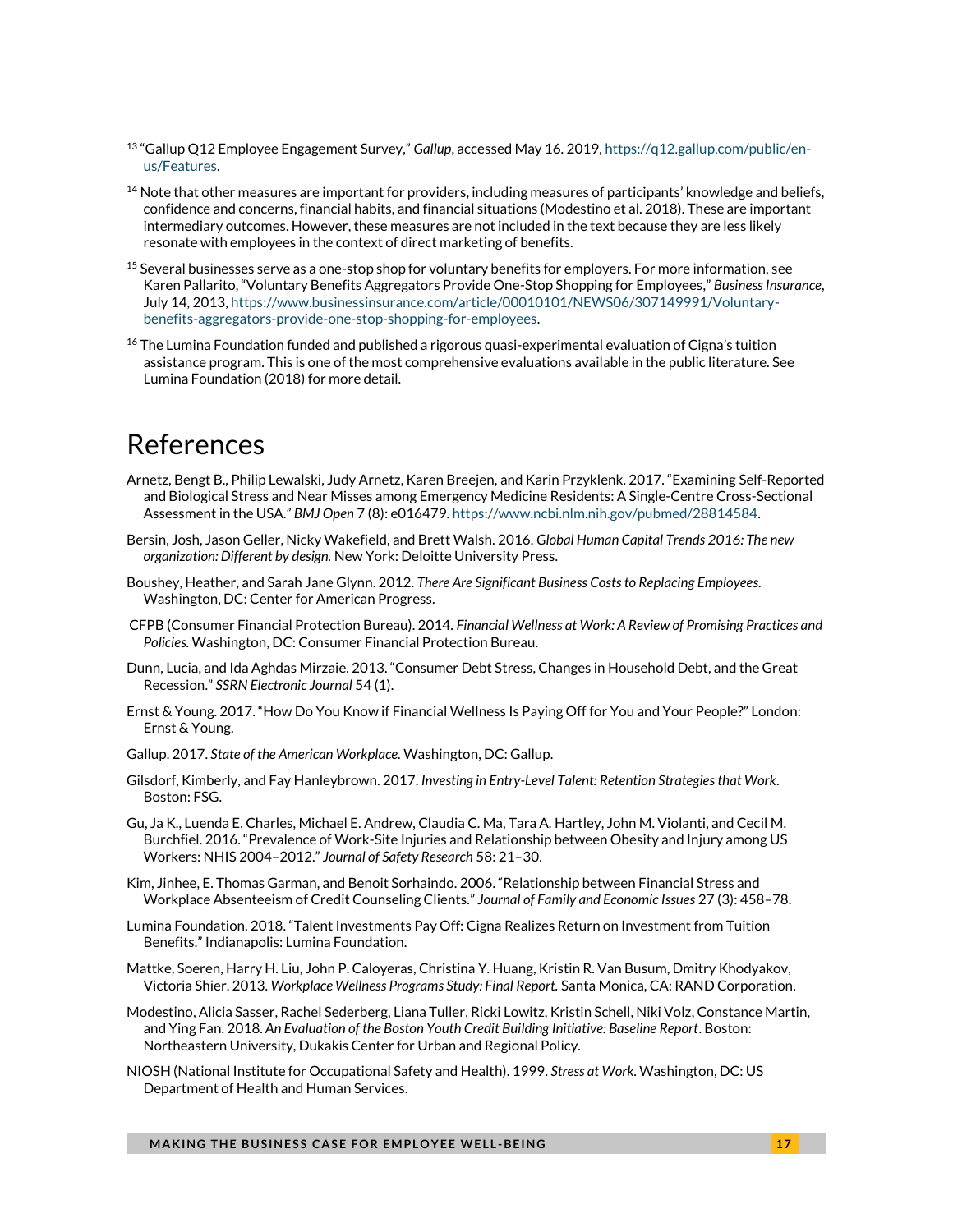- Prudential Financial. 2018. "Benefits and Beyond: How Employers Think About Financial Wellness." Newark, NJ: Prudential Financial.
- PwC (PricewaterhouseCoopers LLC). 2018. *Employee Financial Wellness Survey: 2018 Results.* London: PricewaterhouseCoopers LLC.
- Schwatka, Natalie V., Adam Atherly, Miranda J. Dally, Hai Fang, Claire Brockbank, Liliana Tenney, Ron Z. Goetzel, Kimberly Jinnett, Roxana Witter, Stephen Reynolds, James McMillen, and Lee S. Newman. 2017. "Health risk factors as predictors of workers' compensation claim occurrence and cost. *Occupational and Environmental Medicine* 74: 14-23.
- SHRM (Society for Human Resource Management). 2018. *2018 Employee Benefits: The Evolution of Benefits.*  Alexandria, VA: SHRM.
- Tao, Xuguang, Pu-yu Su, Larry Yuspeh, Robert A. Lavin, Nimisha Kalia-Satwah, and Edward Bernacki. 2016. "Is Obesity Associated with Adverse Workers' Compensation Claims Outcomes?" *Journal of Occupational and Environmental Medicine* 58 (9): 880–84.
- Ton, Zeynep. 2014. *The Good Jobs Strategy: How the Smartest Companies Invest in Employees to Lower Costs & Boost Profits.* New York: Houghton Mifflin Harcourt Publishing Company.
- Virgin Pulse. 2017. *State of the Industry: Employee Wellbeing, Culture and Engagement in 2017*. Providence, RI: Virgin Pulse.
- Wright, Thomas A., and Douglas G. Bonnett. 2007. "Job Satisfaction and Psychological Well-Being as Nonadditive Predictors of Workplace Turnover." *Journal of Management* 33 (2): 141–60.

# About the Authors

**Molly M. Scott** is a senior research associate and joint appointee of the Metropolitan Housing and Communities Policy and the Income and Benefits Policy Centers at the Urban Institute. For 19 years, Scott has studied Americans' experience of poverty and the effectiveness of programs and policies on the ground. In recent years, her work has focused on ways to empower businesses, nonprofits, and government agencies to achieve better results for themselves and their communities.

**Natalie Spievack** is a research assistant in the Income and Benefits Policy Center. Her work focuses on issues in education and workforce development, with an emphasis on racial equity. Her research has included quantitative and qualitative studies of early childhood education systems, postsecondary education and training programs, youth employment, and programs that are aimed at meeting the needs of special populations, including low-income individuals and young mothers.